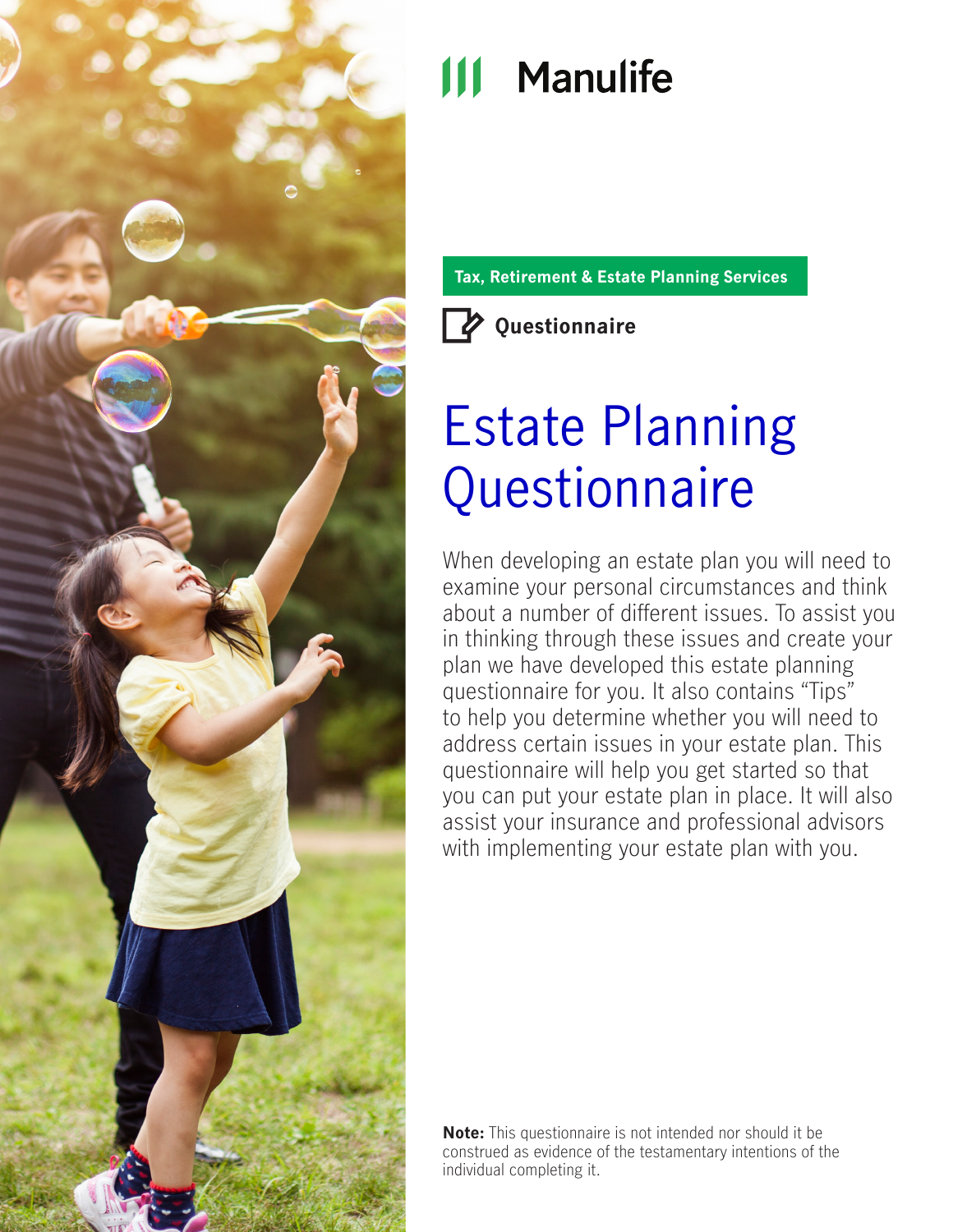## Section One: Personal Background Information

The information in this section is designed for you to have all of your personal information set out in one place. This information will assist both you and your insurance advisor in getting a snap shot of your personal situation at this time. Remember your situation over time will change and you will need to review your estate plan from time to time to ensure that what you have set in place meets your needs at the time.

| Date: $\frac{1}{2}$                |                                                                  |  |
|------------------------------------|------------------------------------------------------------------|--|
|                                    |                                                                  |  |
|                                    |                                                                  |  |
|                                    |                                                                  |  |
|                                    |                                                                  |  |
|                                    |                                                                  |  |
|                                    |                                                                  |  |
|                                    |                                                                  |  |
| Do you smoke? Yes $\Box$ No $\Box$ |                                                                  |  |
|                                    | Have you ever applied for insurance before? Yes $\Box$ No $\Box$ |  |
|                                    | Have you ever been declined for insurance? Yes $\Box$ No $\Box$  |  |
|                                    |                                                                  |  |
| <b>Spouse information:</b>         |                                                                  |  |
|                                    |                                                                  |  |
|                                    |                                                                  |  |
|                                    |                                                                  |  |
|                                    |                                                                  |  |
|                                    |                                                                  |  |

Hobbies or special interests: Do you smoke? Yes  $\Box$  No  $\Box$ 

#### **Tip**

If you or your spouse is a US citizen, you may have additional considerations with respect to your estate plan from a US estate tax planning perspective. You will need to speak with a lawyer or accountant who is familiar with these types of planning issues to ensure these issues are addressed.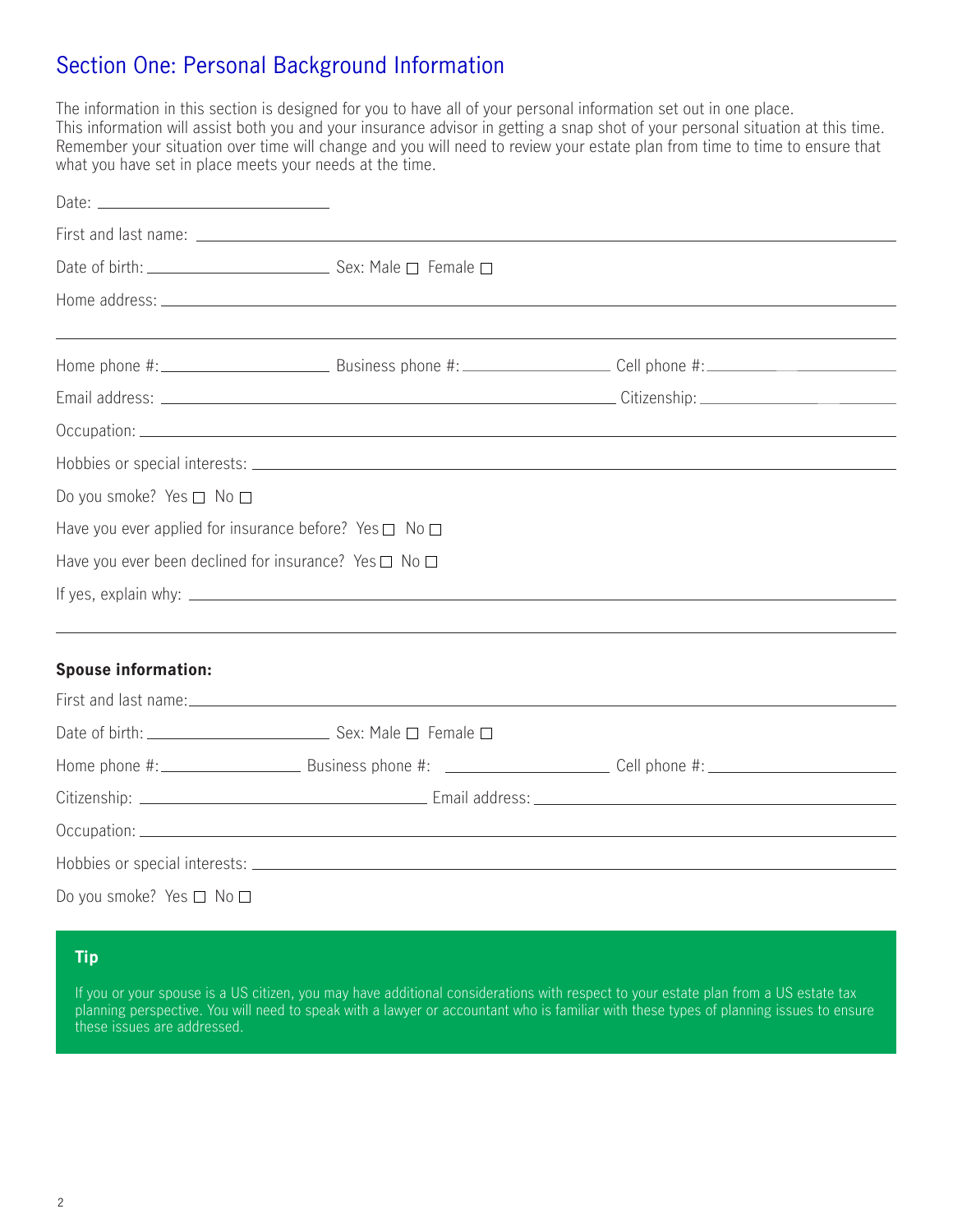Have you ever applied for insurance before? Yes  $\Box$  No  $\Box$ 

Have you ever been declined for insurance? Yes  $\Box$  No  $\Box$ 

If yes, explain why:

| Marital status: Married $\Box$ Common Law $\Box$ Civil Union (Quebec) $\Box$ |                                                                                                                                                                                                                                |  |  |  |
|------------------------------------------------------------------------------|--------------------------------------------------------------------------------------------------------------------------------------------------------------------------------------------------------------------------------|--|--|--|
|                                                                              | Place: The contract of the contract of the contract of the contract of the contract of the contract of the contract of the contract of the contract of the contract of the contract of the contract of the contract of the con |  |  |  |
|                                                                              | Is there a marriage contract or cohabitation agreement? Yes $\Box$ No $\Box$                                                                                                                                                   |  |  |  |
| For Quebec only: What is the marital regime?                                 |                                                                                                                                                                                                                                |  |  |  |

#### **Children/Grandchildren information:**

| <b>Children:</b> |                           |                                                                   |                                      |  |                                     |
|------------------|---------------------------|-------------------------------------------------------------------|--------------------------------------|--|-------------------------------------|
| <b>Name</b>      | Married/<br><b>Single</b> | <b>Gender</b>                                                     | Date of Birth/Age   Country of Birth |  | <b>Trustee for</b><br><b>Minors</b> |
|                  |                           | $M \square$ S $\square$   $M \square$ F $\square$ Other $\square$ |                                      |  |                                     |
|                  |                           | $M \Box$ $S \Box$ $M \Box$ $F \Box$ Other $\Box$                  |                                      |  |                                     |
|                  |                           | $M \Box$ $S \Box$ $M \Box$ F $\Box$ Other $\Box$                  |                                      |  |                                     |
|                  |                           | $M \Box$ $S \Box$ $M \Box$ F $\Box$ Other $\Box$                  |                                      |  |                                     |

| Grandchildren:      |                        |                           |                                            |                             |                            |                                     |
|---------------------|------------------------|---------------------------|--------------------------------------------|-----------------------------|----------------------------|-------------------------------------|
| <b>Parents Name</b> | <b>Grandchild Name</b> | Married/<br><b>Single</b> | <b>Gender</b>                              | Date of<br><b>Birth/Age</b> | <b>Country</b><br>of Birth | <b>Trustee for</b><br><b>Minors</b> |
|                     |                        | $M \square S \square$     | $M \Box F \Box$<br>Other<br>$\blacksquare$ |                             |                            |                                     |
|                     |                        | $M \square S \square$     | $M \Box F \Box$<br>П<br>Other              |                             |                            |                                     |
|                     |                        | $M \square$ $S \square$   | $M \Box F \Box$<br>Other                   |                             |                            |                                     |
|                     |                        | $M \square$ $S \square$   | $M \Box F \Box$<br>Other                   |                             |                            |                                     |

#### **Tip**

Since minor children cannot own property (other than at the age of 16 a life insurance policy can be owned) and minor children cannot be in receipt of insurance proceeds, you will need to consider how to deal with the assets of your estate to benefit your minor children, grandchildren or disabled children. As well, children may include adopted children by formal means such as by court order or by other means. Using the word "children" or "issue" may include children born from genetic material, surrogacy or assisted reproduction. You will need to consider who is included in your class of children which may also extend to the class of grandchildren.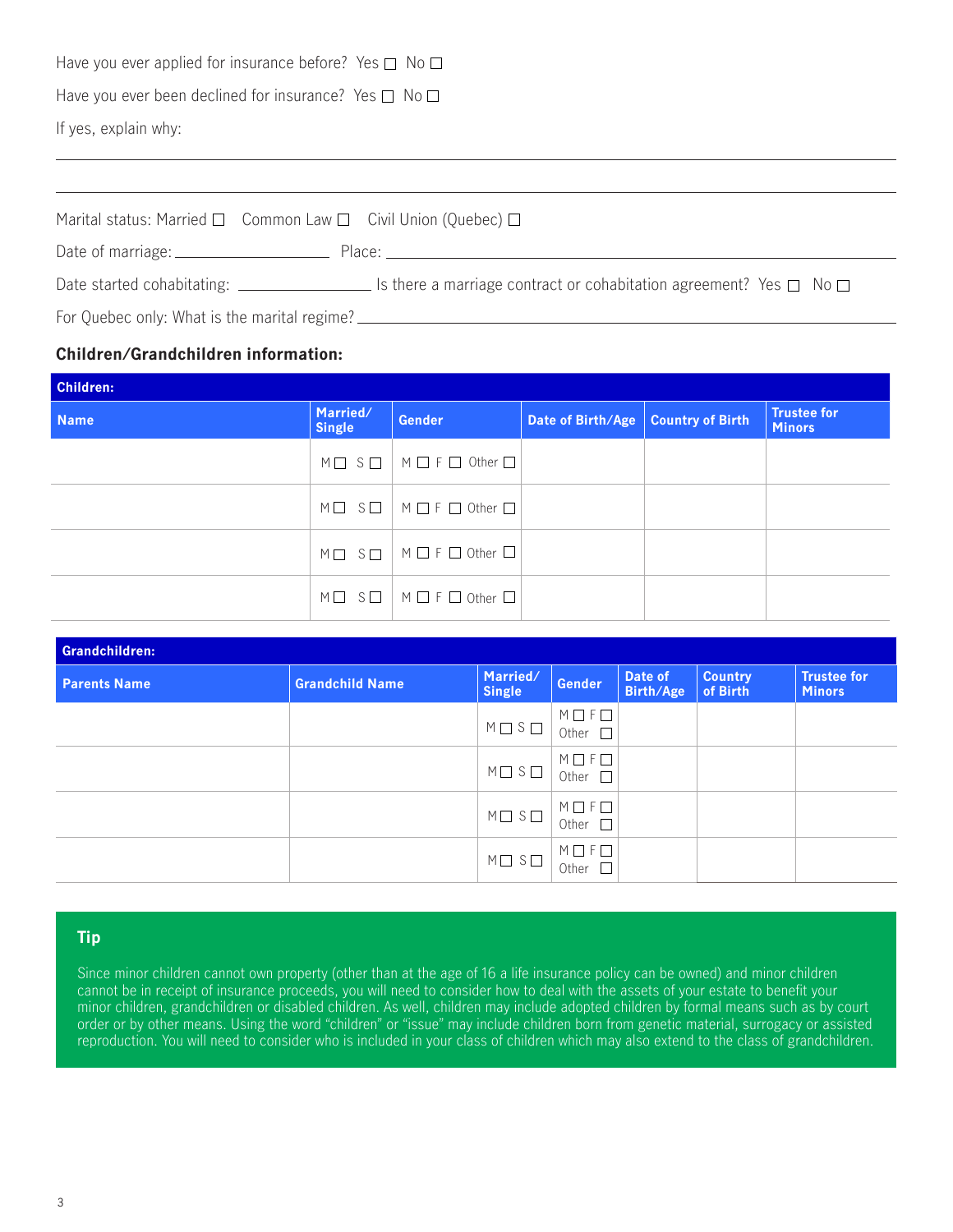#### **Marriage/common law breakdown:**

Were either of you married previously? Yes  $\square$  No  $\square$ 

Date of separation or divorce: \_\_\_\_\_\_\_\_

If so, are there any support obligations? Yes  $\Box$  No  $\Box$ 

#### **Use chart below to describe support obligations:**

| Name of person<br>you support | <b>Residency and</b><br>citizenship | <b>Birth date</b><br>(if child) | <b>Additional</b><br>information<br>(names of children) | Indicate from<br>which marriage | Indicate document<br>to which support<br>obligation exists,<br>court order<br>or separation<br>agreement |
|-------------------------------|-------------------------------------|---------------------------------|---------------------------------------------------------|---------------------------------|----------------------------------------------------------------------------------------------------------|
|                               |                                     |                                 |                                                         |                                 |                                                                                                          |
|                               |                                     |                                 |                                                         |                                 |                                                                                                          |
|                               |                                     |                                 |                                                         |                                 |                                                                                                          |

#### **Tip**

It is important for you to understand and review with your advisor information relating to court orders and separation agreements to ensure that all support obligations have been considered. Support obligations may impact your estate plan and should be considered carefully when drafting a will, or making life insurance beneficiary designations.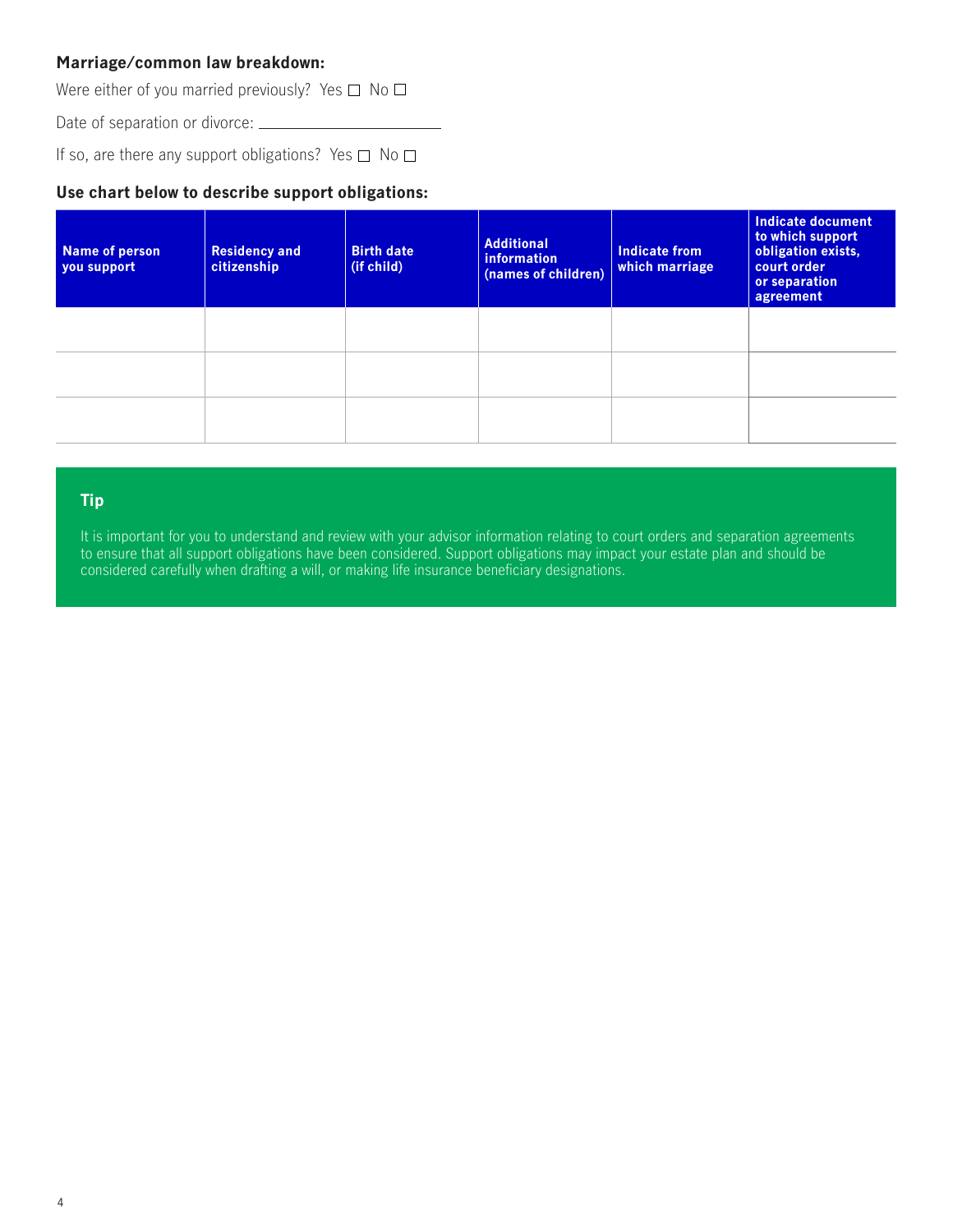## Section Two: Document Checklist

(These documents would apply to you and your spouse if applicable)

Accountant's name and phone #:

Lawyer's name and phone #:

This section helps to ensure that any documentation that may be relevant to your estate plan is included. Many of the documents we ask for may not be applicable to you. If this is the case, please disregard our request. However, if you feel that important materials pertaining to your financial situation have not been listed, please include them with the rest of your submissions.

If applicable, please submit the following documentation for you and your spouse:

- $\Box$  Your most recent income tax returns including the Notice of Assessment form from Canada Revenue Agency
- $\Box$  Information on employer provided benefits, including the recent status of any group life insurance, group disability insurance, group RRSP and company pension plan
- $\Box$  All life insurance policies including the most recent status notices showing any policy loans, premium amounts or dividends on deposit
- $\Box$  Disability, critical illness and/or long-term care insurance policies you may have that provide income replacement in the event of an accident or sickness or care when you are elderly
- $\Box$  Documents showing current values of any personal retirement programs that you may have, for example, latest RRSP or mutual fund statement
- $\Box$  Statements of investments e.g. stocks
- $\Box$  Recent mortgage and other loan statements including lines of credit and life insurance for these debts
- $\Box$  Credit card statements and information regarding any credit card life insurance
- $\Box$  Most recent Will
- $\Box$  Most recent powers of attorney for property and for personal care/health directives
- $\Box$  Marital agreement, separation agreement, divorce order(s), cohabitation agreement
- $\Box$  Trust document for any trust of which you, your spouse and/or your children are beneficiaries
- $\Box$  Bankruptcy orders or any court orders or proposals for bankruptcy or any information regarding creditor claims

Any other documents that you feel may be relevant to the completion of your plan.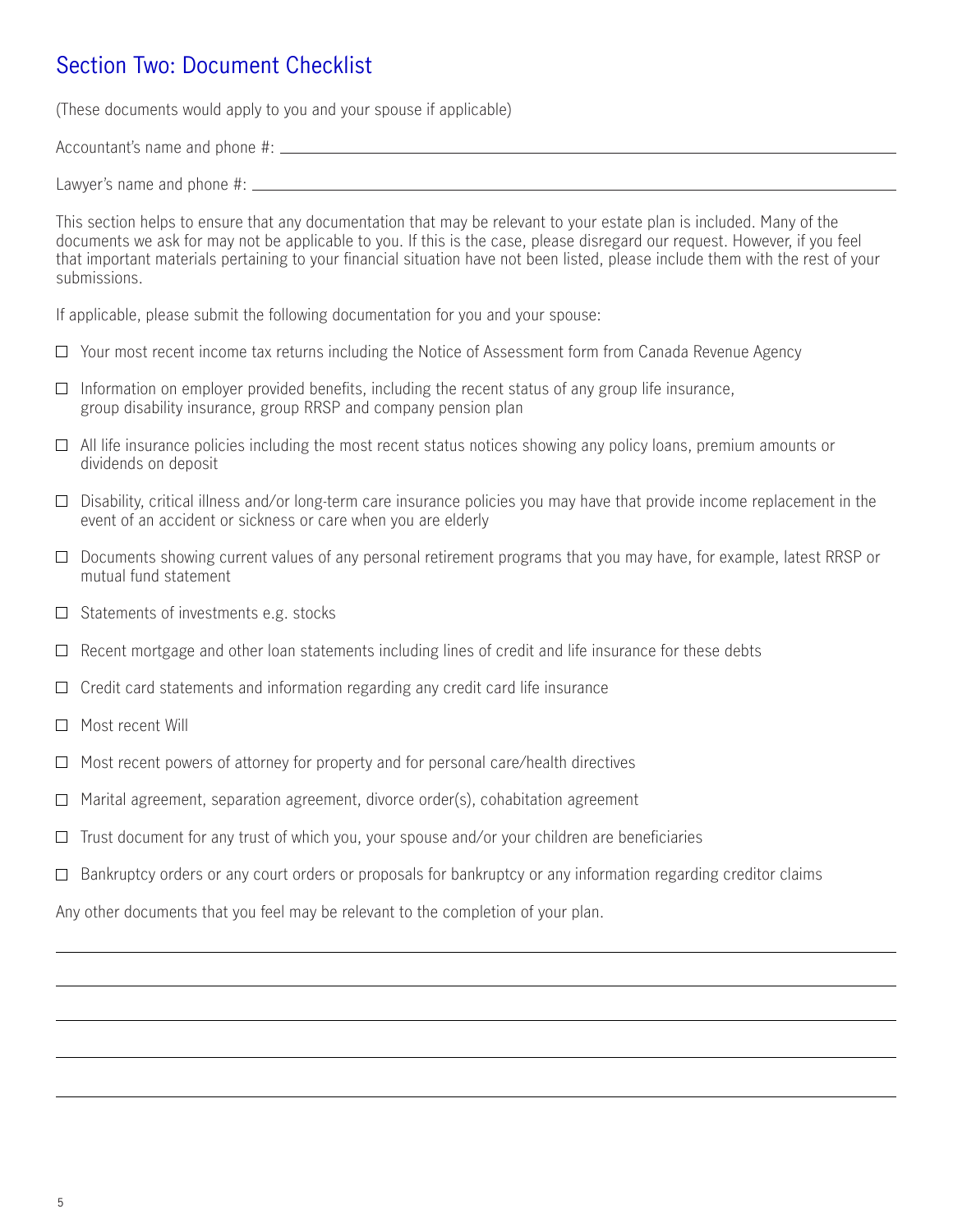#### **Tips**

#### **Life event changes**

When your situation changes (marriage, divorce, death of a family member), you should review your overall estate plan and ensure that your Will and beneficiary designations reflect your current situation. Ideally, you should review your estate plan and supporting documents every three to five years or when a significant life event occurs.

#### **Wills/Power of Attorney**

- A Will is a written formal document that determines how your estate shall be divided up on your death. It reflects your wishes with respect to the distribution of your estate and how your debts will be paid at death.
- There are two types of power of attorney documents: a power of attorney document for property and one dealing with personal care sometimes referred to as a medical directive or a living Will. The appointment of an

attorney for property provides authority to the attorney to manage and govern property and financial affairs when an individual becomes incapacitated. The appointment of an attorney for personal care allows the attorney to make decisions about medical treatment and care on behalf of the incapacitated individual. In Quebec, there are also two types of documents. The power of attorney document is used for property and grants the "Mandatary" the ability to manage the Mandator's assets. The other type of document is referred to as a "Mandate in Case of Incapacity" and comes into existence when the "Mandator" becomes incapacitated. It deals with both personal care and property matters relating to the "Mandator".

• If you do not currently have a Will and Powers of Attorney for Personal Care and Property, now is the time to consider having these important documents put in place. They are vital to ensuring that your overall estate plan occurs in the manner that you desire.

### Section Three: Some Questions to Consider

The questions contained in this section are designed to help you determine who you want to benefit from your estate plan and how you would like your estate distributed.

Who would you like to benefit from your estate plan?

|                                               | How do you wish to benefit your spouse, children and grandchildren if that is who you would like to benefit from a distribution |
|-----------------------------------------------|---------------------------------------------------------------------------------------------------------------------------------|
| of your estate? (indicate if they are minors) |                                                                                                                                 |

If your estate beneficiaries are not a spouse, children or grandchildren, how would you like them to benefit?

How would you like your debts to be handled including any funeral expenses and taxes owing? \_\_\_\_\_\_\_\_\_\_\_\_\_\_\_\_\_\_

Do you intend to make any special bequests, for example, to a charity?

With respect to any of the life insurance policies that you currently have in place have you made any beneficiary designations where your estate is named as the beneficiary?

With respect to any of the life insurance policies that you have in place have you named specific beneficiaries other than your estate?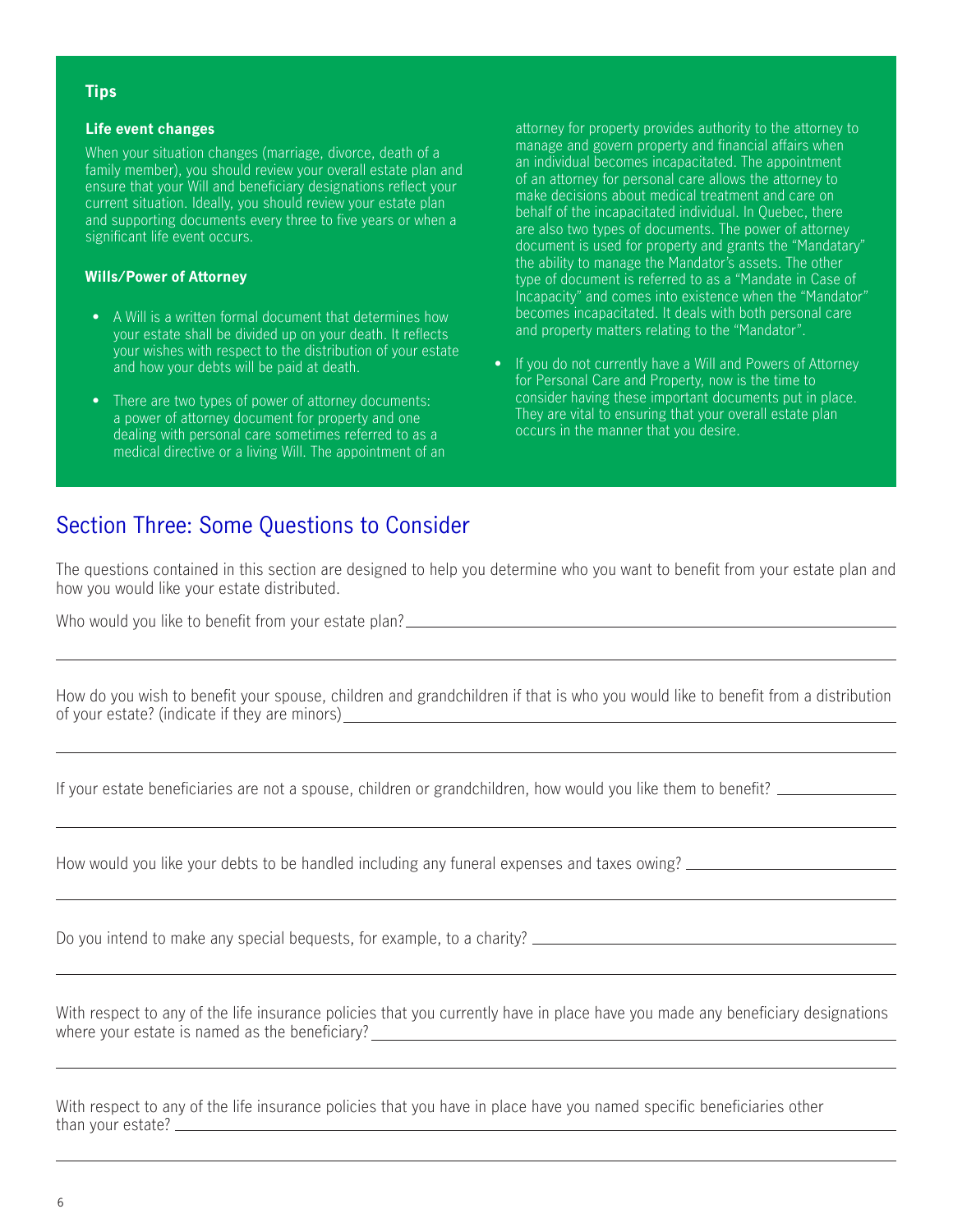If you have minor children or disabled children, how do you plan to ensure that they are taken care of financially should you or you and your spouse die before them?

Additional comments:

## Section Four: Net Worth

| <b>Assets</b>                                                           | You | <b>Spouse</b> | Joint | <b>Original Cost</b> |
|-------------------------------------------------------------------------|-----|---------------|-------|----------------------|
| Cash                                                                    |     |               |       |                      |
| Non-registered<br>investments                                           |     |               |       |                      |
| RRSP/RRIF                                                               |     |               |       |                      |
| Pension plans                                                           |     |               |       |                      |
| Loans receivable                                                        |     |               |       |                      |
| Family home                                                             |     |               |       |                      |
| Vacation property 1<br>e.g. cottage or<br>recreational farm<br>property |     |               |       |                      |
| Vacation property 2<br>e.g. cottage or<br>recreational farm<br>property |     |               |       |                      |
| Rental property                                                         |     |               |       |                      |
| <b>TFSA</b>                                                             |     |               |       |                      |
| <b>RESP</b>                                                             |     |               |       |                      |
| <b>RDSP</b>                                                             |     |               |       |                      |
| Life insurance cash<br>values                                           |     |               |       |                      |
| Deferred profit<br>sharing plan                                         |     |               |       |                      |
| Mortgages receivable                                                    |     |               |       |                      |
| Stocks                                                                  |     |               |       |                      |
| Other assets<br>e.g. digital assets,<br>cryptocurrency                  |     |               |       |                      |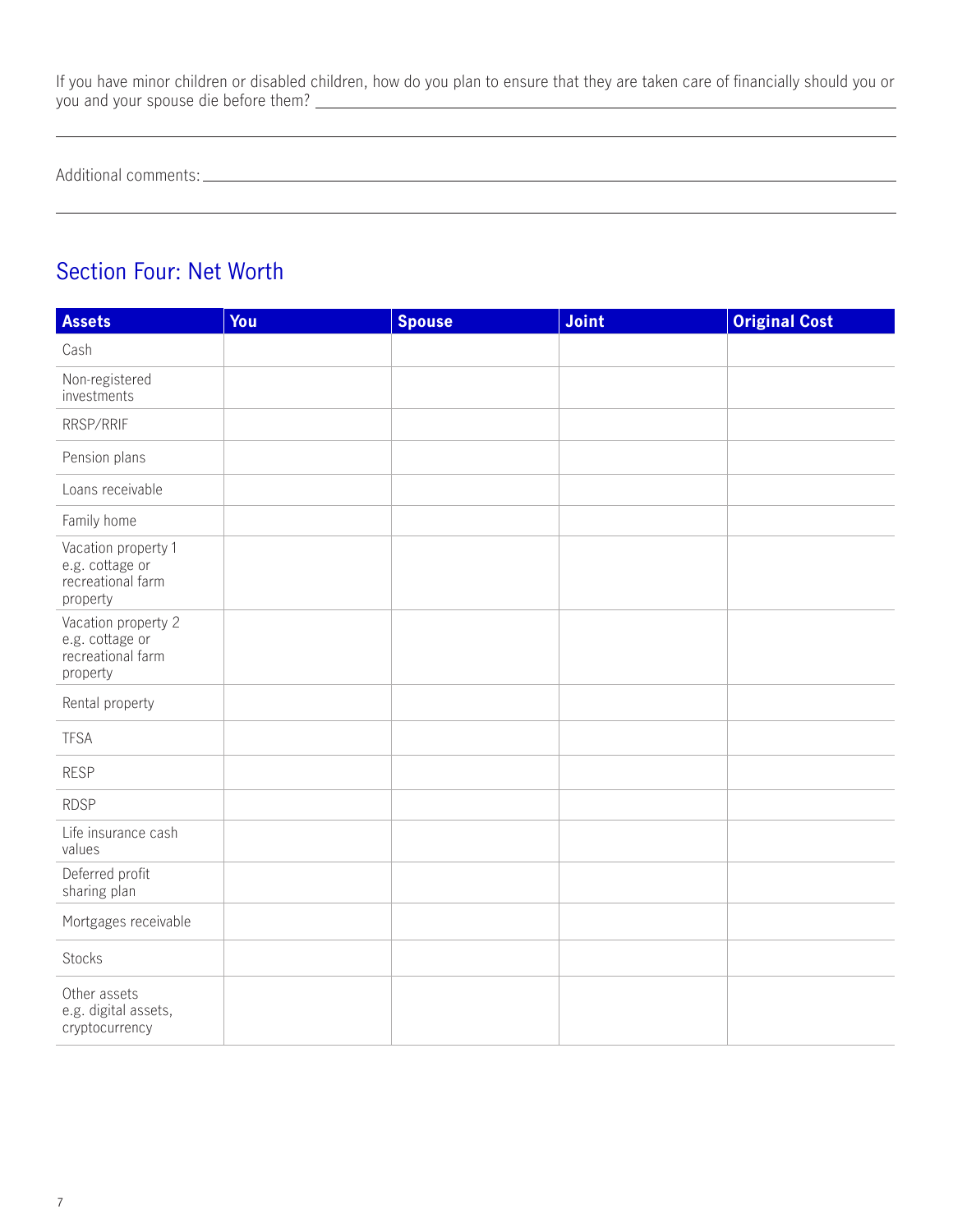| <b>Assets</b>       | You | <b>Spouse</b> | Joint | <b>Original Cost</b> |
|---------------------|-----|---------------|-------|----------------------|
| Mortgages           |     |               |       |                      |
| Investment loans    |     |               |       |                      |
| Personal loans      |     |               |       |                      |
| Other liabilities   |     |               |       |                      |
| Personal guarantees |     |               |       |                      |

#### **Tip**

When completing the above section try to think of your assets and liabilities as a snapshot picture for today. While your estate plan must consider your future, you need to have a very good understanding of your financial situation today to properly plan. From there you can build onto your plan as your particular situation changes.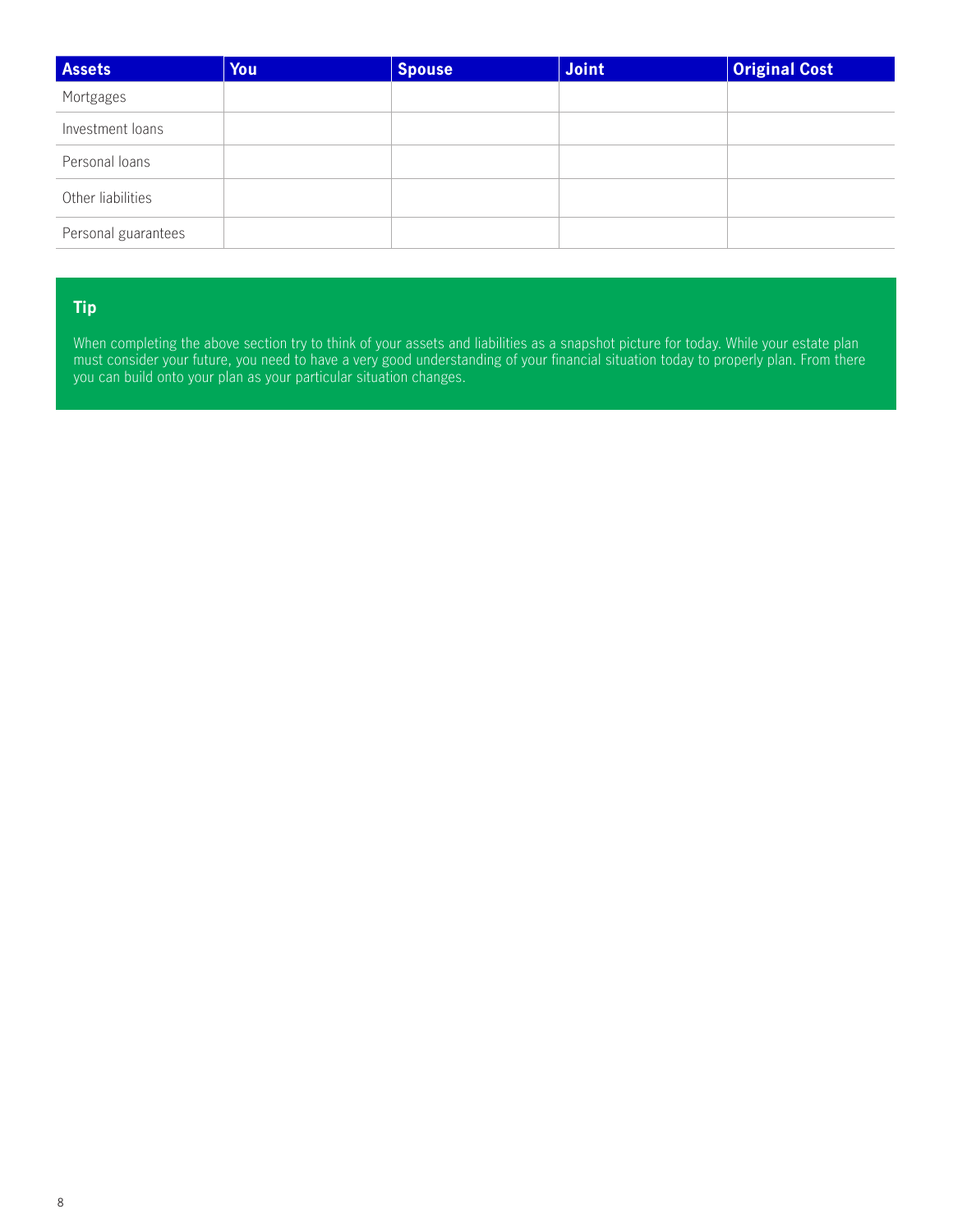## Section Five: Insurance Planning

Please provide details of any life, disability, critical illness and/or long-term care insurance currently in place on you or your spouse. You will be in a better position to determine whether your current insurance policy(ies) meet your needs for the purposes of your estate plan. This will also require you to review your current beneficiary designations and determine whether they are appropriate for your overall estate plan.

#### **Policy #1**

| Death benefit: \$                                                                                                                                    |
|------------------------------------------------------------------------------------------------------------------------------------------------------|
|                                                                                                                                                      |
|                                                                                                                                                      |
| Is this policy subject to a court order or separation agreement? No $\square$ Yes $\square$                                                          |
| Policy #2                                                                                                                                            |
|                                                                                                                                                      |
|                                                                                                                                                      |
|                                                                                                                                                      |
|                                                                                                                                                      |
|                                                                                                                                                      |
| Death benefit: \$                                                                                                                                    |
|                                                                                                                                                      |
|                                                                                                                                                      |
| <u> 1989 - Andrea Stadt Britain, amerikansk politiker (</u><br>Is this policy subject to a court order or separation agreement? No $\Box$ Yes $\Box$ |
| Policy #3                                                                                                                                            |
| Insurance company name:                                                                                                                              |
|                                                                                                                                                      |
|                                                                                                                                                      |
|                                                                                                                                                      |
| Death benefit: \$                                                                                                                                    |
|                                                                                                                                                      |
|                                                                                                                                                      |
| Is this policy subject to a court order or separation agreement? No $\square$ Yes $\square$                                                          |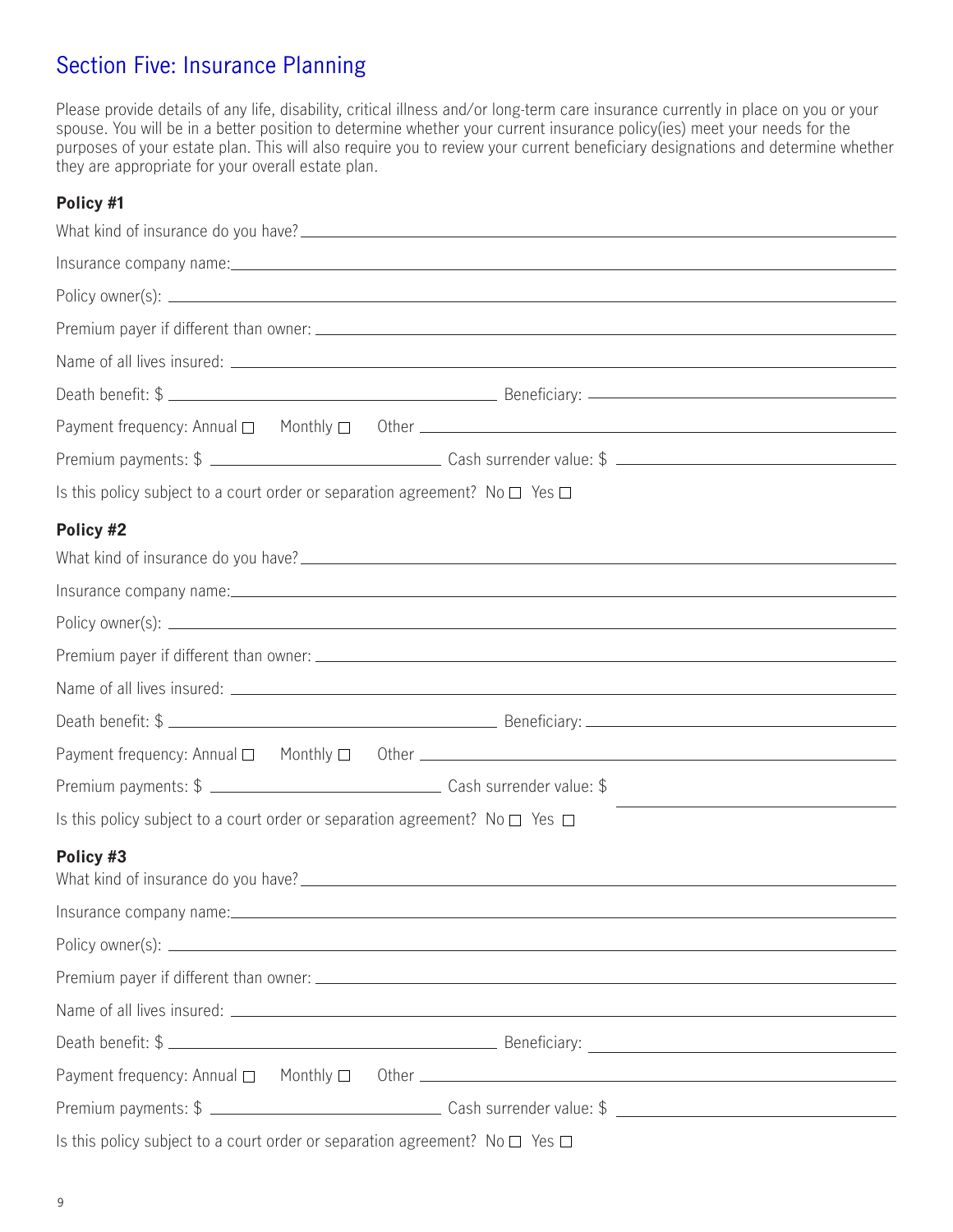#### **Policy #4**

|                                                                                             | Insurance company name: https://www.analysis.com/and/analysis/analysis/analysis/analysis/analysis/analysis/analysis/analysis/analysis/analysis/analysis/analysis/analysis/analysis/analysis/analysis/analysis/analysis/analysi |
|---------------------------------------------------------------------------------------------|--------------------------------------------------------------------------------------------------------------------------------------------------------------------------------------------------------------------------------|
|                                                                                             |                                                                                                                                                                                                                                |
|                                                                                             |                                                                                                                                                                                                                                |
|                                                                                             |                                                                                                                                                                                                                                |
|                                                                                             | Death benefit: \$                                                                                                                                                                                                              |
| Payment frequency: Annual □ Monthly □ Other <u>___________________________________</u>      |                                                                                                                                                                                                                                |
|                                                                                             |                                                                                                                                                                                                                                |
| Is this policy subject to a court order or separation agreement? No $\square$ Yes $\square$ |                                                                                                                                                                                                                                |

## Section Six: Additional Comments

Are there any items that have been missed that you feel are relevant to your estate plan? If so, include those comments here.